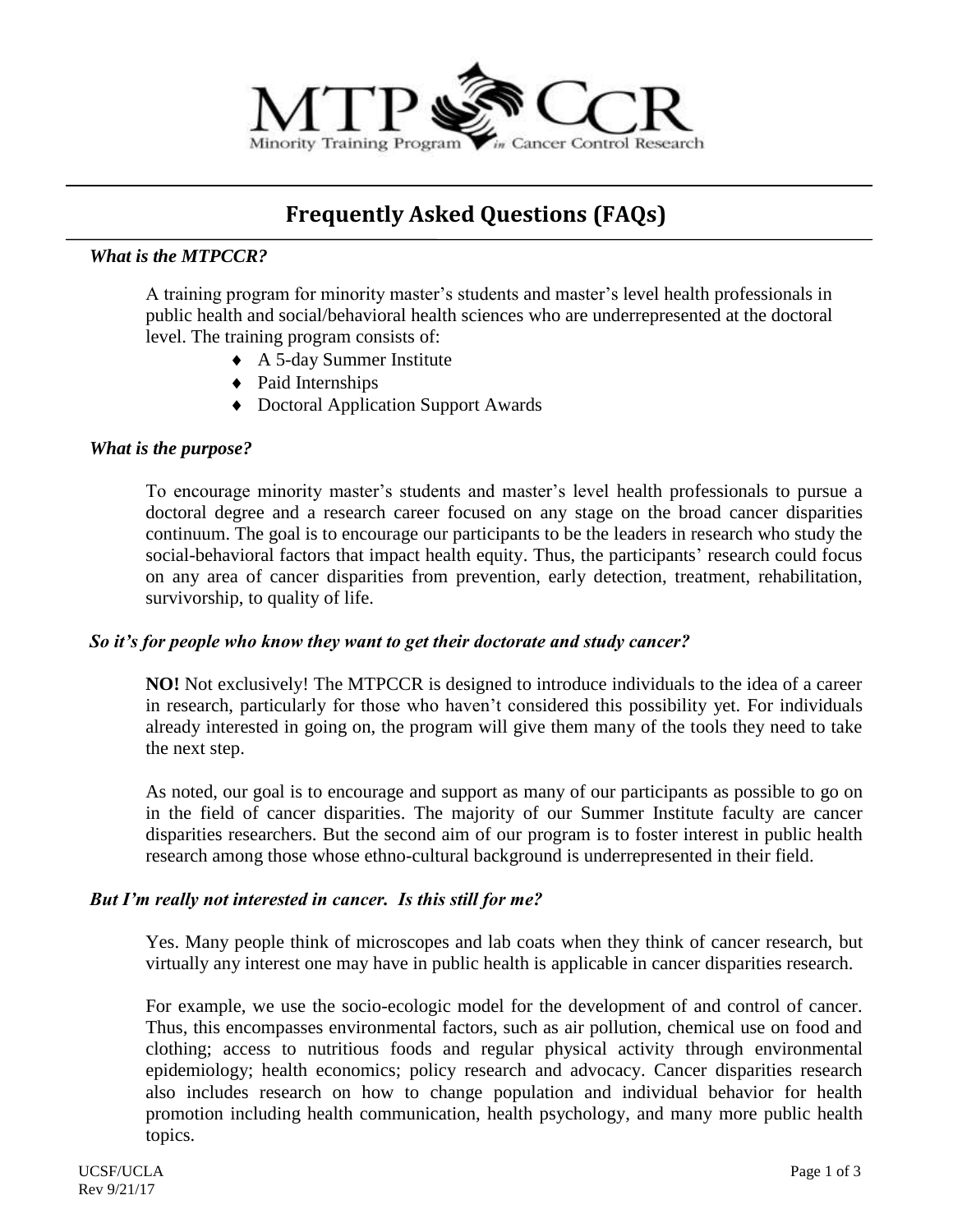As noted, we also emphasize cancer disparities research that focuses on underserved populations, including how to conduct valid research across cultures, and identifying and eliminating disease disparities and promoting health equity.

## *I am not a U.S. citizen, can I still apply?*

Yes, non-U.S. citizens are eligible to apply. The application will be reviewed in its entirety. This includes an applicant's desire to pursue a doctorate and career in cancer disparities research addressing underserved populations. All applications will be competitively evaluated. International students are also eligible to apply to the MTPCCR. However, MTPCCR cannot provide financial support for international air travel.

## *I am in a doctoral program, which includes the attainment of a master's degree, can I apply?*

No. The program is set up for those persons who are thinking about applying to a doctorate program but have not made the final step **OR** who have not thought about it until hearing about the program. Our priority is applicants who have not applied to a doctoral program; however, we will consider applications of those who have applied but have not yet been admitted into a doctoral program.

#### *I have a medical degree from another country, can I apply?*

Yes. However, applicants must be currently enrolled in a master's health science program or have obtained a master's degree in a health science program from a U.S. institution or an institution abroad.

#### Can I be enrolled in any master's level health program or does it need to be in public health?

A person in any master's level health program may apply to the MTPCCR, including those in the population sciences and social/behavioral health sciences (global health sciences, epidemiology, biostatistics, health education, nutrition, behavioral sciences, health psychology, anthropology, etc.).

#### *What is unique about this program?*

The **Summer Institute** features accomplished minority role model researchers who share their personal experiences and how their life experiences inform their passion for research. Concrete didactic and personal tools on how to get in to and stay in a doctoral program are provided.

**Internships** give students first-hand experience in a research setting, usually working with diverse and underserved communities.

**Doctoral Application Support Award (DASA)** provides financial assistance to offset the cost of testing, applications, and campus visits for those wishing to apply to doctoral programs.